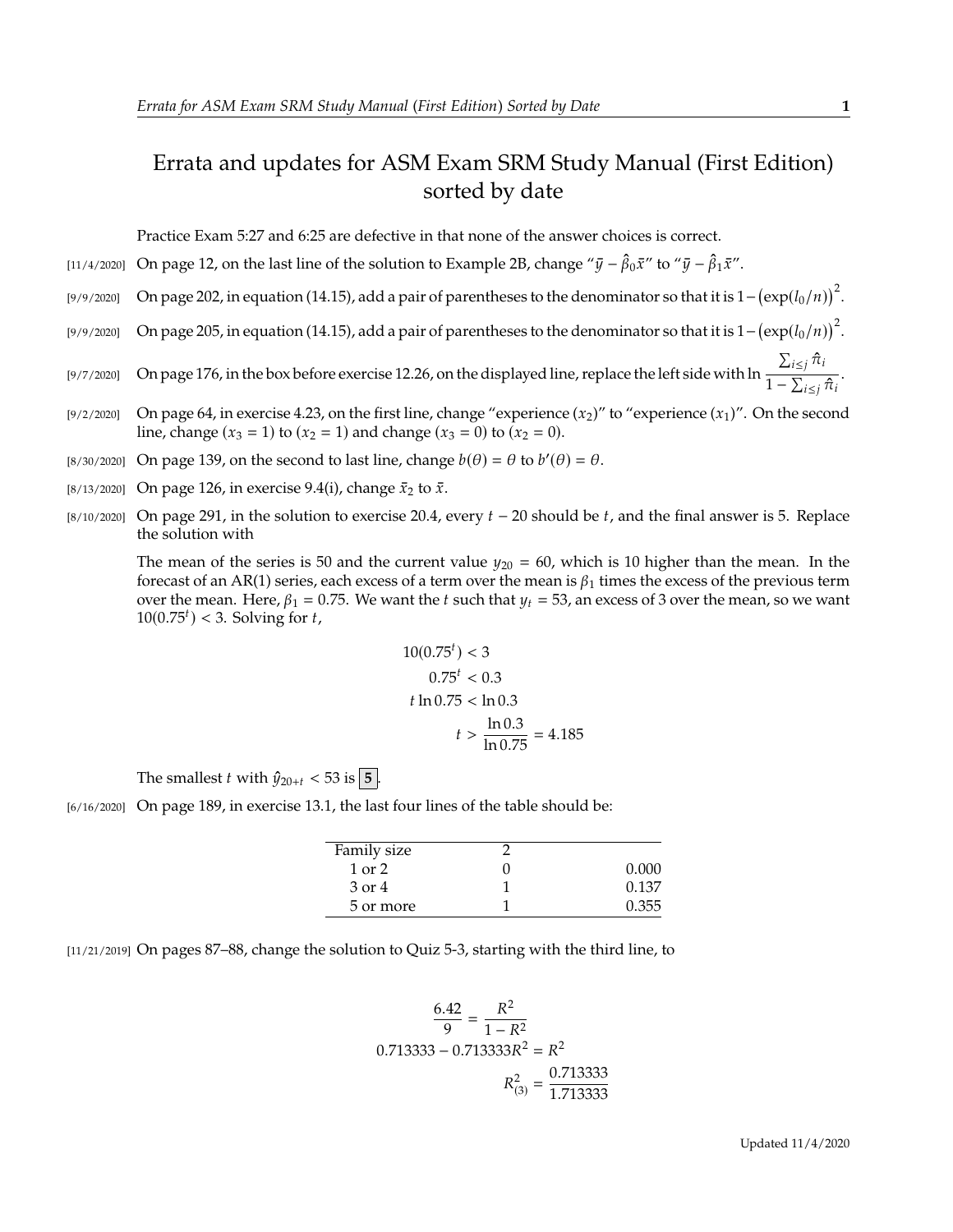The VIF is

$$
VIF_3 = \frac{1}{1 - 0.713333/1.713333} = \boxed{1.713333}
$$

[11/18/2019] On pages 278–279 in each of the four formulas of Section 19.6, change the lower limit of the summation from  $t = T_1$  to  $t = T_1 + 1$ .

[10/29/2019] On page 218, in the solution to exercise 14.30, change the last 4 lines to

With  $\hat{y}_i = y_i$ ,

$$
l_{\text{max}} = -\ln(1 \cdot 2 \cdot 3 \cdot 4 \cdot 5) - 5 = -9.7875
$$

The pseudo- $R^2$  statistic is

$$
\frac{10.4931 - 10.0002}{10.4931 - 9.7875} = \boxed{0.6985}
$$

[10/29/2019] On page 218, in the solution to exercise 14.33, change the final answer <sup>−</sup>0.<sup>44548</sup> to <sup>−</sup>0.63000.

- [9/1/2019] On page 283, in exercise 19.15, on the second line, replace  $\mu_c \neq 0$  with  $\mu_c > 0$ .
- [9/1/2019] On page 287, replace the solution to Example 20A with

First calculate  $r_1$ . The mean of the six terms is 45. After subtracting 45 from each term, the remainders of the time series terms are  $\{10, -10, 7, -5, 1, -3\}$ . The autocorrelation at lag 1 is

$$
r_1 = \frac{(10)(-10) + (-10)(7) + (7)(-5) + (-5)(1) + (1)(-3)}{10^2 + (-10)^2 + 7^2 + (-5)^2 + 1^2 + (-3)^2} = -0.75
$$

Then  $\hat{\beta}_0 = 45 + 0.75(45) = 78.75$ . The estimated values of the time series are  $\hat{y}_t = 78.75 - 0.75y_{t-1}$ , and the error is error is

$$
\varepsilon_i = \hat{y}_t - y_t = 78.75 - y_t - 0.75y_{t-1}
$$

We cannot calculate  $\hat{y}_1$ , so we can't calculate the first error. The other errors are 2.5, 0.5, -0.25, 2.75, and  $2.25$ . The mean error is 1.55. The variance of the error is <sup>2</sup>.25. The mean error is 1.55. The variance of the error is

$$
\frac{1}{6-3} \left( (2.5 - 1.55)^2 + (0.5 - 1.55)^2 + (-0.25 - 1.55)^2 + (2.75 - 1.55)^2 + (2.25 - 1.55)^2 \right) = \boxed{2.391667}
$$

- [8/30/2019] On page 165, on the last line, change  $Pr(Y \leq j)$  to  $Pr(Y \leq m)$ .
- [8/30/2019] On page 265, in Figure 18.4, in the table, replace the lines for Sequence 4 and 5 with

| Sequence | Link            | <b>Distance</b> |
|----------|-----------------|-----------------|
|          | ${9}$ -{8,10}   | 4.924           |
| 5        | ${5}$ -{8,9,10} | 7.008           |

In other words, interchange 5 and 9.

- [8/29/2019] On page 253, in Table 17.1, on the eighth line, the one starting with "1.", change  $\sum_{i=1}^{p} \sigma_{jm}^2$  to  $\sum_{j=1}^{p} \phi_{jm}^2$ .
- [8/20/2019] On page 235, on the second line from the end of the page, change  $f^{*b}(x)$  to  $\hat{f}^{*b}(x)$  (add a hat on top of the  $f$ ).
- [8/20/2019] On page 237, on the first line of step 1 of the algorithm (the line after "The algorithm works as follows:"), delete "be".
- [8/18/2019] On page 225, in the solution to Example 15C, on the fifth line, change  $XY$  to  $X$ :

$$
4.5 < X < 6Y = 50
$$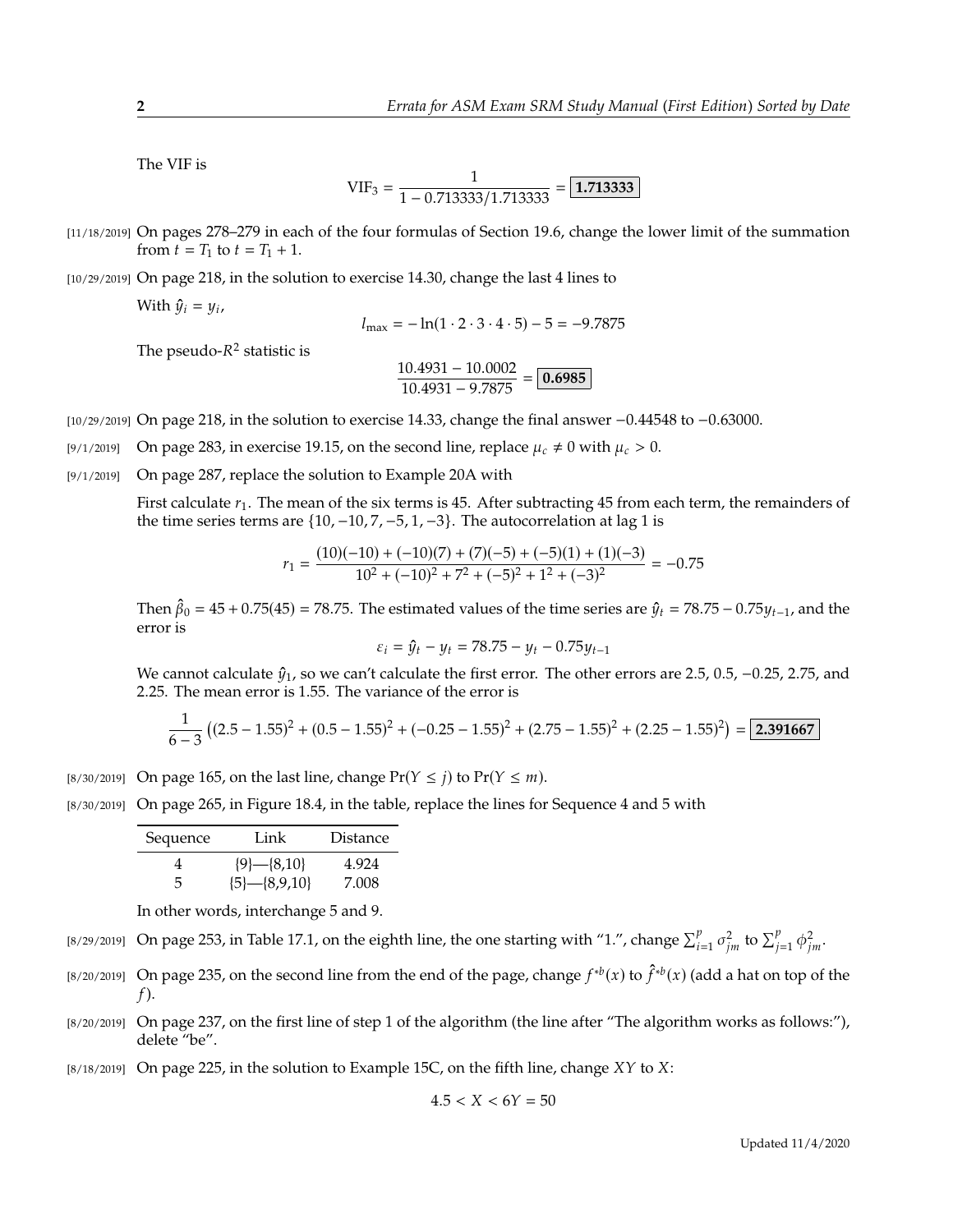- [8/15/2019] On page 208, in exercise 14.10(D), change "All by III" to "All but III".
- [8/13/2019] On page 194, in the solution to exercise 13.5, replace the last sentence with

Thus the systematic component for males is the systematic component for females minus <sup>−</sup>1.<sup>200</sup> <sup>+</sup>  $0.012(60) = -0.48$ , and the ratio we want is  $e^{0.48} = \boxed{1.6161}$ .

[8/13/2019] On page 234, in formula (16.5), insert a 2 before the fraction:

Residual mean deviance = 
$$
-2\left(\frac{\sum_m \sum_k n_{mk} \ln \hat{p}_{mk}}{n - |T|}\right)
$$

- [8/8/2019] On page 162, in the second displayed equation, change the second to last denominator from  $1 + e^{-\eta_i}$  to  $1 + e^{\eta_i}$  $1 + \overline{e^{\eta_i}}$ .
- [8/6/2019] On page 142, on the seventh line, change  $X_i$  to  $x_i$ .
- [8/6/2019] On page 146, in exercise 11.8, in the table, change  $\hat{\beta}$  for the intercept from −2.633 to −2.663.<br>[8/2/2019] On page 94, in the solution to exercise 6.6 statement II, on the first line, change "the higher
- [8/2/2019] On page 94, in the solution to exercise 6.6 statement II, on the first line, change "the higher the variance" to "the lower the variance".
- [8/2/2019] On page 95, in the second bullet, on the second to third lines, change "cannot decrease the RSS and will almost surely increase it" to "cannot increase the RSS and will almost surely decrease it".
- [8/1/2019] On page 123, in the solution to exercise 8.16(2), change "the latter" to "partial least squares".
- [7/17/2019] On page 51, in the solution to exercise 3.26, on the fifth line, change  $s_{b_1}$  to  $s_{b_0}$ .
- [5/16/2019] On page 250, on the sixth line, change  $x_{20}$  to  $p_{20}$ .<br>[5/9/2019] On page 405, replace the solution to question 25
- On page 405, replace the solution to question 25 with

First we have to back out the loglikelihood of the model. Using equation (14.15),

$$
R^{2} = (\text{max-scaled } R^{2})(1 - \exp(l_{0}/n)^{2}) = 0.80(1 - (e^{-0.4588})^{2}) = 0.480419
$$

Then using equation (14.14),

$$
1 - R^2 = \left(\frac{\exp(l_0/n)}{\exp(l(\mathbf{b})/n)}\right)^2
$$
  

$$
\sqrt{1 - 0.480419} = \frac{e^{-0.4588}}{e^{l(\mathbf{b})/100}}
$$
  

$$
e^{l(\mathbf{b})/100} = \frac{0.632042}{0.720820} = 0.876837
$$
  

$$
l(\mathbf{b}) = 100 \ln 0.876837 = -13.1434
$$

The AIC penalty is 2 times the number of parameters. The AIC is

$$
AIC = -2l + 2p = -2(-13.1434) + 2(3) = 32.29
$$

None of the answer choices is correct.

- [5/8/2019] On page 249, in the paragraph before Section 17.2, on the first line, change "minimizes" to "maximizes". On the third line, change "minimize" to "maximize".
- [5/8/2019] On page 399, in the solution to question 27, replace the last line with

$$
\frac{3.1371}{\sqrt{3.1371^2 + 28 - (2 + 1)}} = \boxed{0.5315}
$$